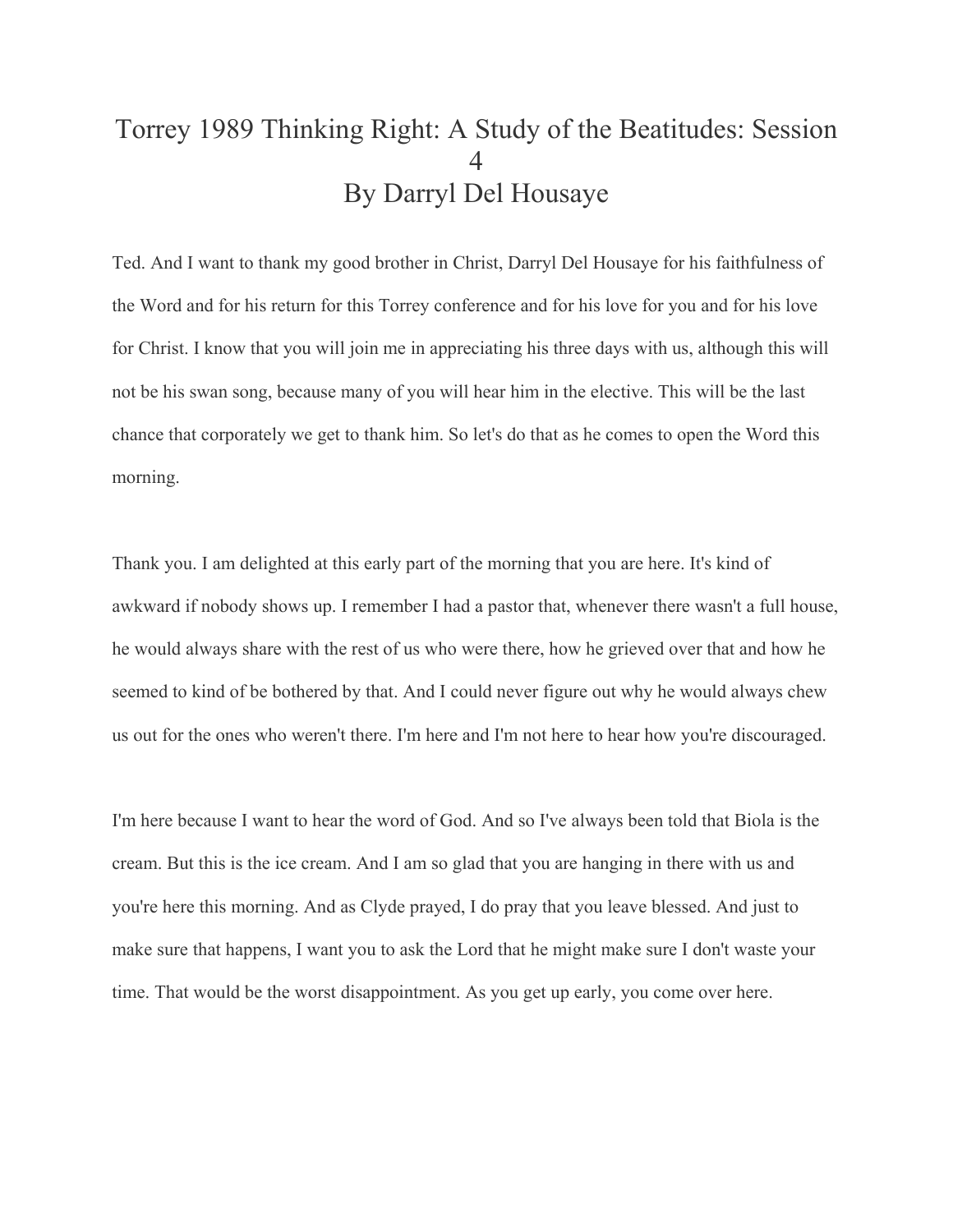You could be with some of the others on the weekend and spending time with your folks. But you've chosen to be here one more time. And the last thing I'd ever want to happen is for that to have been a wrong choice. And so let's ask the Spirit of God that he would use me to say something to you through the scriptures that would make you leave through those doors differently than he came in.

So why don't you ask God to use me and Father, that is our desire. We meet in the name of your Son Jesus Christ. Thank you for what you're going to do. And God's people said, Amen.

Oh, Hello. And God's people said? Oh, I thought you were maybe just in a bad mood. Been talking about somewhat of a troubling verse. There the last verse of Matthew chapter five, when Jesus kind of just lays this one on us, he says, "Therefore you are to be perfect as your Heavenly Father is perfect." That's kind of a verse that we tend not to want to read because we take our English concepts of perfect, which means sinless perfection.

And we read it into the text. And we just assume that Jesus is telling us to do something that we can never do so. Therefore, the standard of Christianity is to be the experience of guilt, and you're never quite going to make it. I was raised in a church that every week we got saved and every message of the pastor was you're never quite going to cut it. So you just keep on trying and you keep on feeling guilty and you keep on gunning for it because the ultimate goal is to be perfect, sinless, perfection.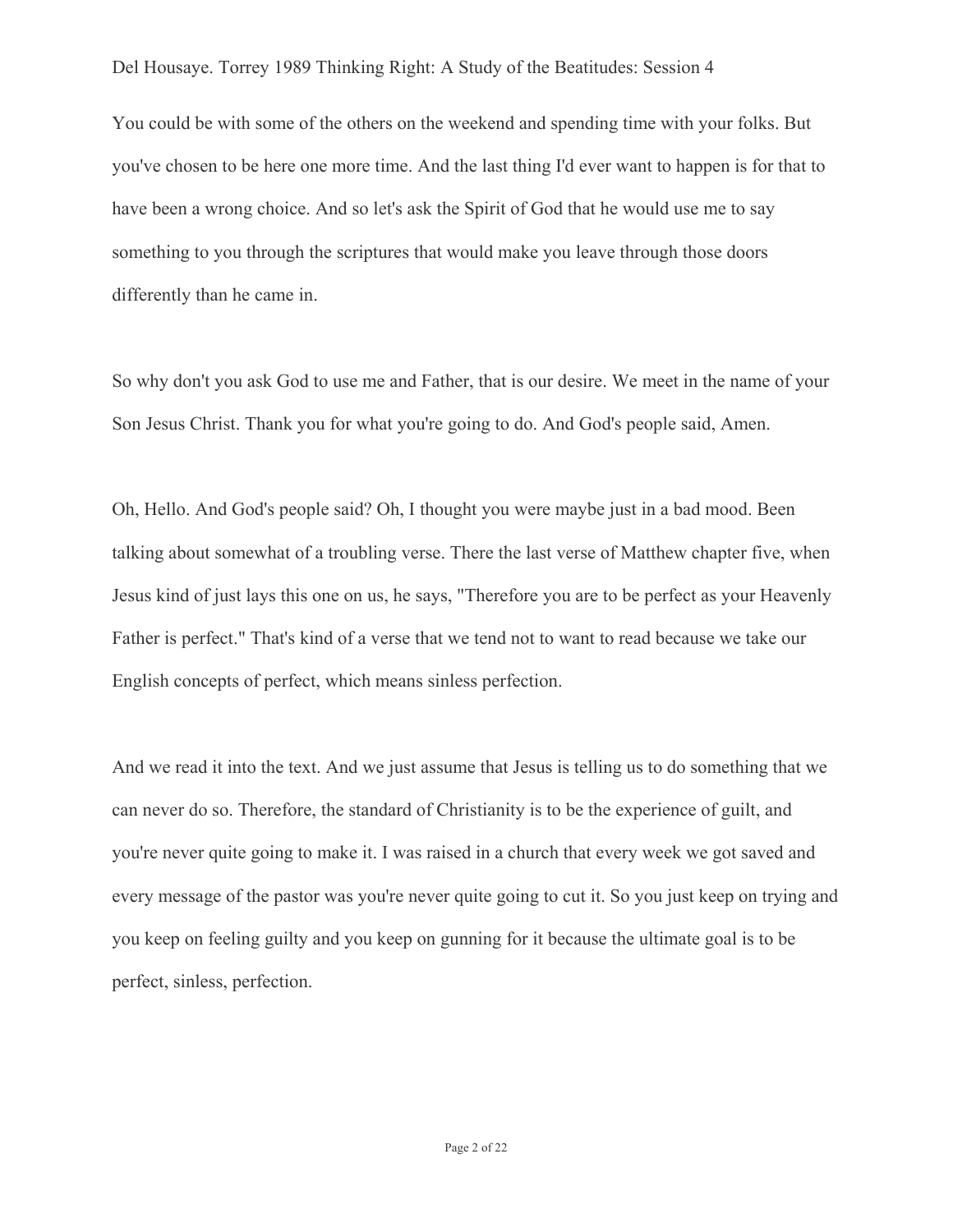And yet is that really what the word means? As I studied the word, the word is used, for example, of a student studying medicine. The student graduates from medical school. The student now is practicing medicine. That student is called "teleios": perfect. In other words, the student is doing what the student was trained and designed to do. That's all the word really means. It means to be able to be doing, being, what you were designed to be, what you were designed to do. Jesus would never call us to do something that's impossible to do at the same time.

Remember, Peter said that God said we're to be holy even as he is holy. So we're trying to put some handles on this thing on being perfect. All right, Lord, I want to be doing what I'm wired to do. I want to do be what I'm designed to be. And, Lord, I want to be holy. And we talked about what it meant to be holy, set apart to be used by God.

So, Lord, all right. You have designed us to be something, to do something. You have set us apart to accomplish something. But what is it? Well, the mark of the believers we talked about last time, indeed, is the reason we learn everything. 1 Timothy 1:5 says the whole purpose of doctrine of teaching of anything, you know, is to learn how to love with it. To learn how to love with it, because that's the mark. Apparently, God knows the greatest influence we can ever have in this world is going to be marked out by this whole phenomenon called love.

And remember what love is? It has nothing to do with how you feel towards someone. There's going to be some people you like, and there's going to be some people you don't like. For me, there are people I have affection for, and then there are people I am gracious to. If you notice I'm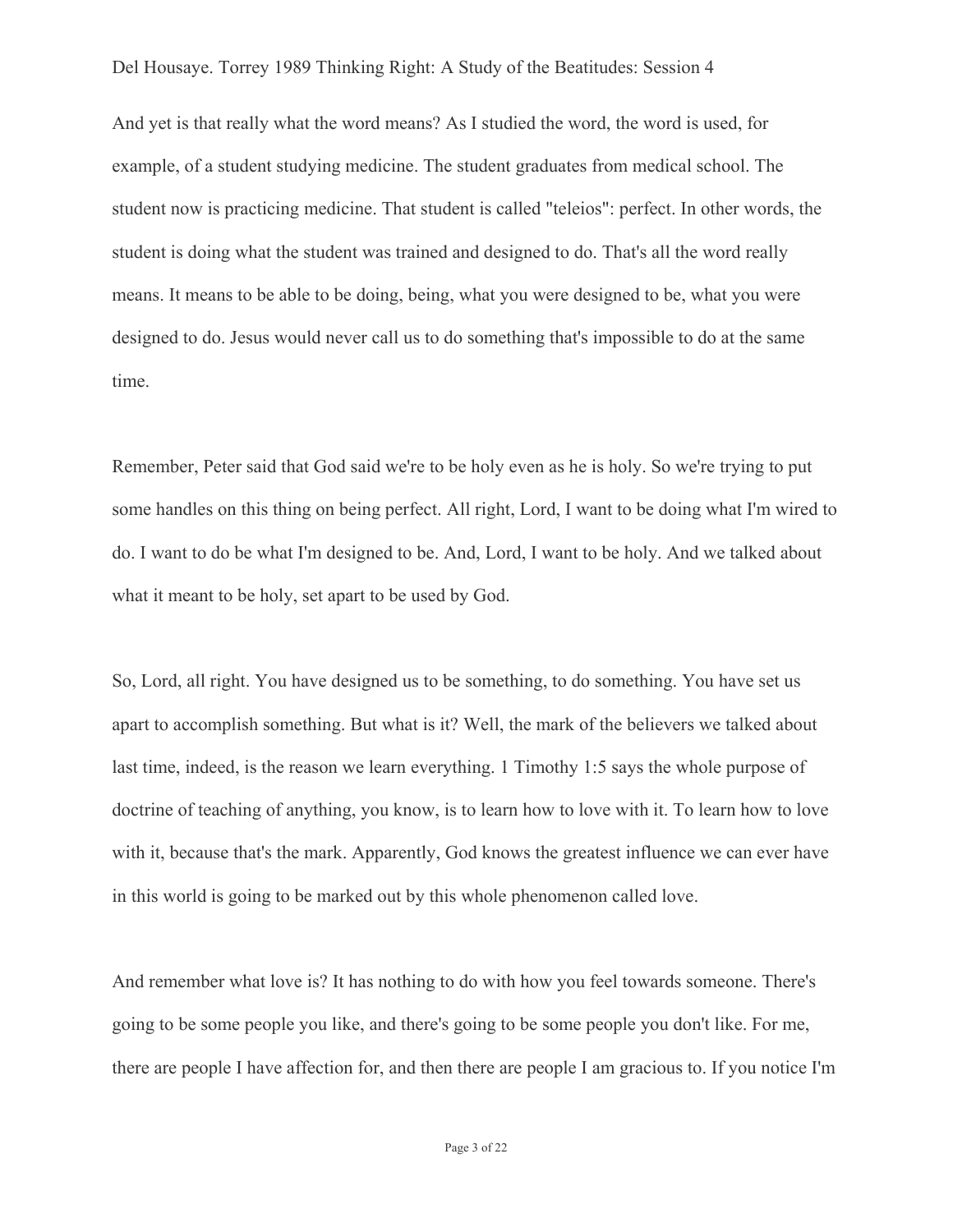Del Housaye. Torrey 1989 Thinking Right: A Study of the Beatitudes: Session 4 gracious to you, it's because I don't like you. If I'm affectionate toward you, it's because I do. See, love has nothing to do necessarily with how you feel because it's commanded. Jesus commands in John 13 that you love one another.

How do you command an emotion? You can't. You can only command the will because you must be able to submit and yield to what's commanded. So love basically is the Spirit of God gives us that capacity to recognize the worth of another human being. As we talked about before, to recognize that they are created in the image of God. And so we value the image of God in them, whether they're believers or unbelievers. That gives the stability of this thing called loving. It's the mark. It's the greatest impact of influence.

Now the question comes in--up--a haunting question. And I don't know. I just passed my 40th birthday, and I am so excited. I'm still waiting for some grays because with a little bit of gray, comes a little bit of credibility. You don't have to give 18 verses behind everything you say, because people begin to believe you because you're saying it. And I feel that the best years are going to be the next 25. And yet when I passed my 40th birthday, there was a haunting question that just began to hoot me a little bit in the back of my brain.

And that was the question, Darryl, are you really being effective? I mean, are you really useful? Are you being fruitful or in other words, when I was very, very young, I wanted to kick a dent in history. I wanted to do something that would make some significant difference in the lives of other people. And when you're reaching around your 40th birthday, you begin to ask yourself,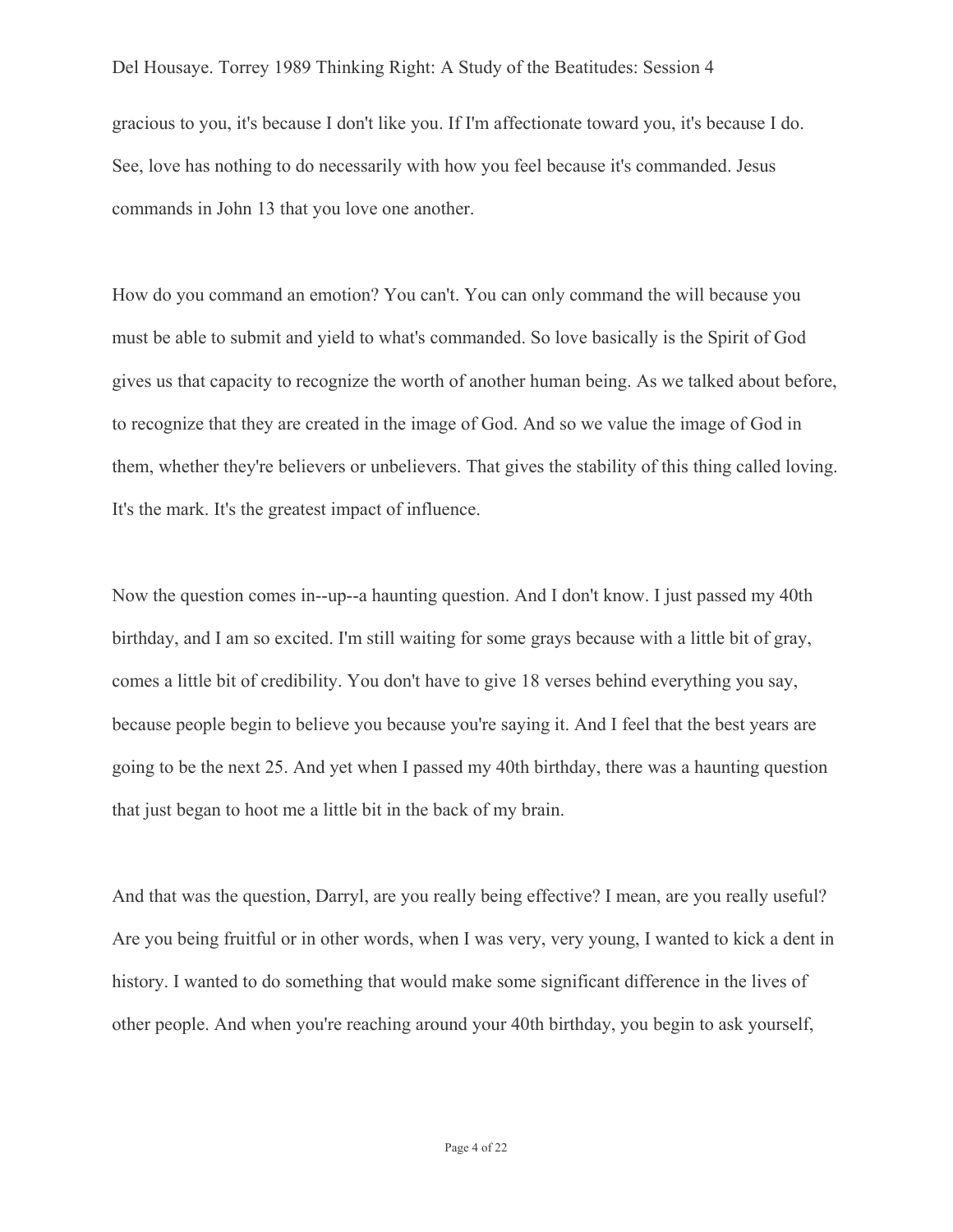Del Housaye. Torrey 1989 Thinking Right: A Study of the Beatitudes: Session 4 because I figure I've asked the Lord to knock me off around 75. I figure the bulk of my life is over if God answers my prayer.

So if that'd be the case, man, it's serious now, and I want to know, am I having an influence? Am I being useful? It's an interesting time. Karen Maines mentioned or made a reference to the neural surgeon Penfield. It's interesting. Gilder has written. George Gilder has written this book entitled "Microcosm." Gilder is a sociologist, and he may be a Christian, I'm not sure, but he's definitely a sociologist, and he mentions Pinfield's work.

Pinfield, I believe, is dead now. But he was a neurosurgeon that used to work for Epileptics, spent 30 years mapping the brain. And he's the one that they found that if you take a little electrodes and you stimulate parts of the brain, then you can see things and have memories and taste things and feel things. But the remarkable thing was this: they would take the cranial cap off a guy's head, but he'd be conscious. And then they'd go ahead and do this little Frankenstein type of stuff to his brain, and they would sit there and he would be watching himself. So they would do something. His hand would go up, you know, and then he would have this taste, and they'd be talking to this guy.

But even with all of that, Dr. Penfield would say in a very mysterious way, the man was dislocated from what was going on. He'd say, Well, that's weird. Yeah, I got that thought. But I don't want to think that thought. Oh, yeah, I had that taste, but I have no desire to have that taste. And so it's like all of them were watching this guy, and he was watching himself saying, "Boy,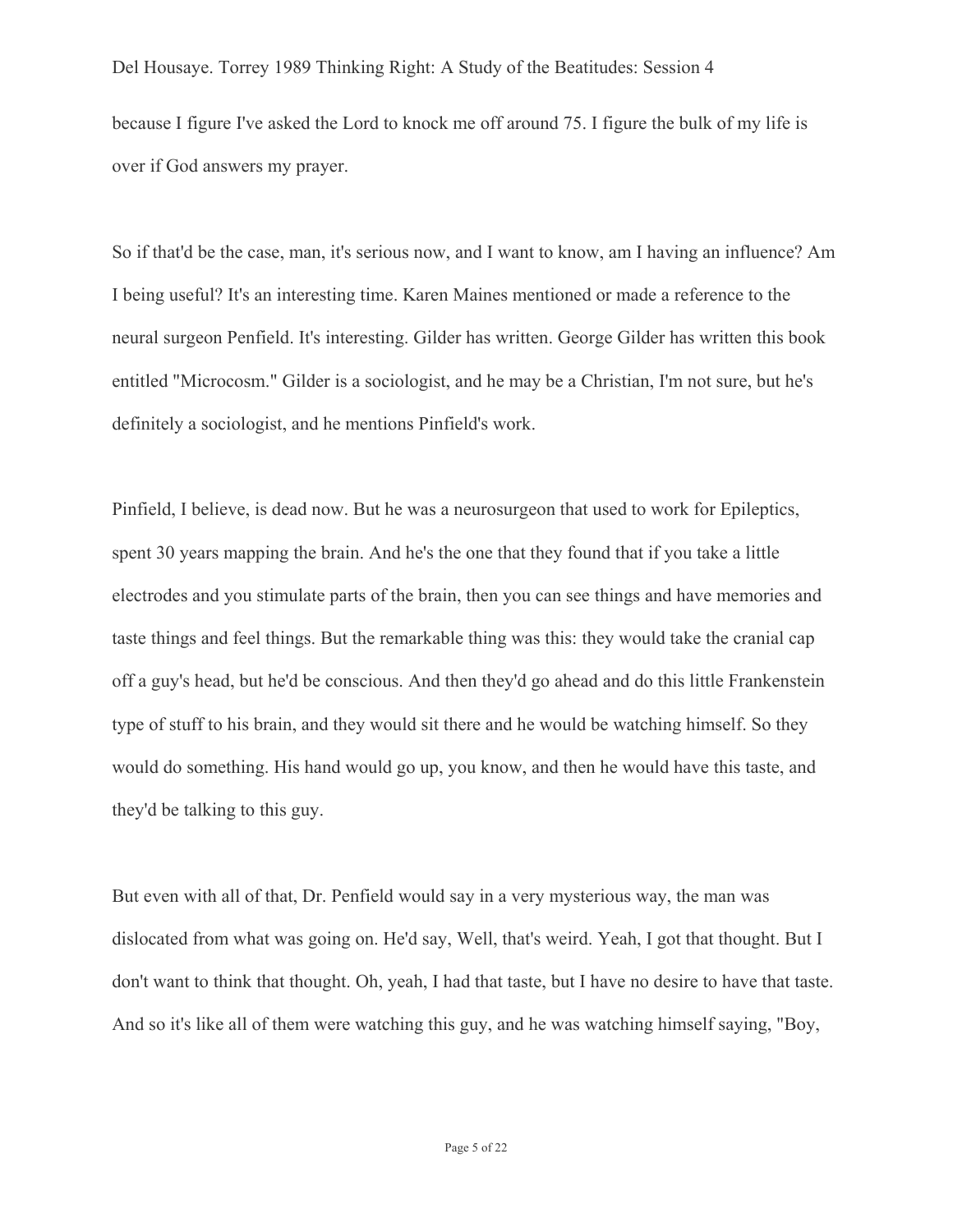that's really kind of a weird deal." And he realized after 30 years of doing this stuff with all the electrodes and all the stuff, they could never produce a desire or a will for the person.

It's like this. The desire and the will, which, by the way, the Bible calls it your what? Starts with an H, ends with a T. The word 'ear' in the middle of it. Heart. Heart. All right?

The Bible talks about your heart being the center of will, volition, deep desire, and they could never manipulate it. They could never touch it. They could not produce it. That's why it's interesting, because Pinfield, in his book, ends the whole book by saying, "Isn't it a wonderful thing that we scientists also can still believe in the spirit?" Nesbit of the megatrend Fame. In about another couple of months, he has ten more megatrends coming out. And you want to know the number two megatrend that's going to be coming out according to his record, spiritual pursuit, spiritual pursuit.

So now they have established in science that there is something that is nonphysical. There's a spiritual dimension to man, male and female called it that produces the will, creativity and desire. And we are moving into sociological movement towards the sensitivitation of spirit. Now you say that's great. What a great time to be alive and be a Christian. Because now all these people are spiritually minded and they're interested in the spirit. And we're going to get them for Jesus. It's not that great, because at the same time you've been seeing all this, you've seen a rise and cultic New Age mysticism.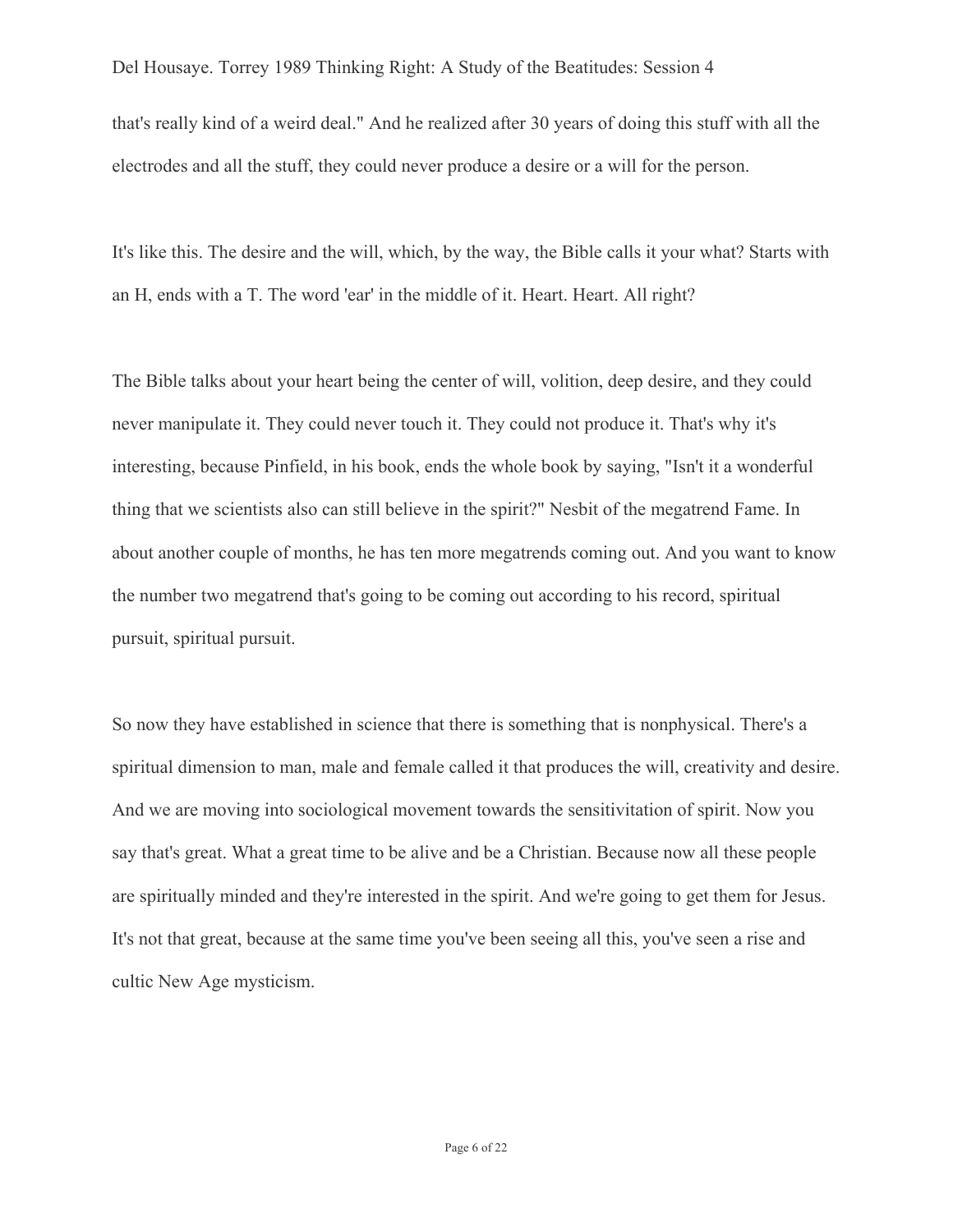Matter of fact, Satan is thrilled that people are becoming more spiritually sensitized. So the question comes up, how can I have an influence? See, before I could have an influence, because if people were just physically minded, well, hey, let's go into sports and have famous Christians and let's do this and this and that and that. And we can influence people physically. Or maybe we can influence people emotionally. But now people are getting into the spiritual dimension of their being. And that's going to be the most powerful influence.

And man, like I say, the cultic movement they're doing, influencing folks. So the question is, how do we do that? How do I have an impact? How do I influence a spiritually sensitized people over this next decade in the 90s and on into the second Millennium? Well, as I was struggling with this, turn your Bibles to, I should say, pen your Bibles. Don't turn your Bible. Open your Bibles. 2 Peter, chapter one. 2 Peter, chapter one. I want you to look at verse 8,9, 10 and 11, although that's not my text, but it's an introduction.

Look at verse 8. Now, this is Peter's last will and testament, right? Jesus told Peter he's going to die not of natural causes, but he's going to be martyred. Remember that wonderful information that Peter received at the end of the Gospel of John. Now, I'm glad Jesus never told me that, because I'd be looking around every corner for the rest of my life. But now Peter is becoming an old man. He knows he's going to die. So he writes this his last letter, last will and Testament.

And if you're going to say something important, you kind of say it in the closing hours, don't you? I mean, some guy's sitting here, he's dying. He goes, hey, come here. Come here. They come over here. What do you want? I want to tell you a joke. Well, no, a guy's not going to tell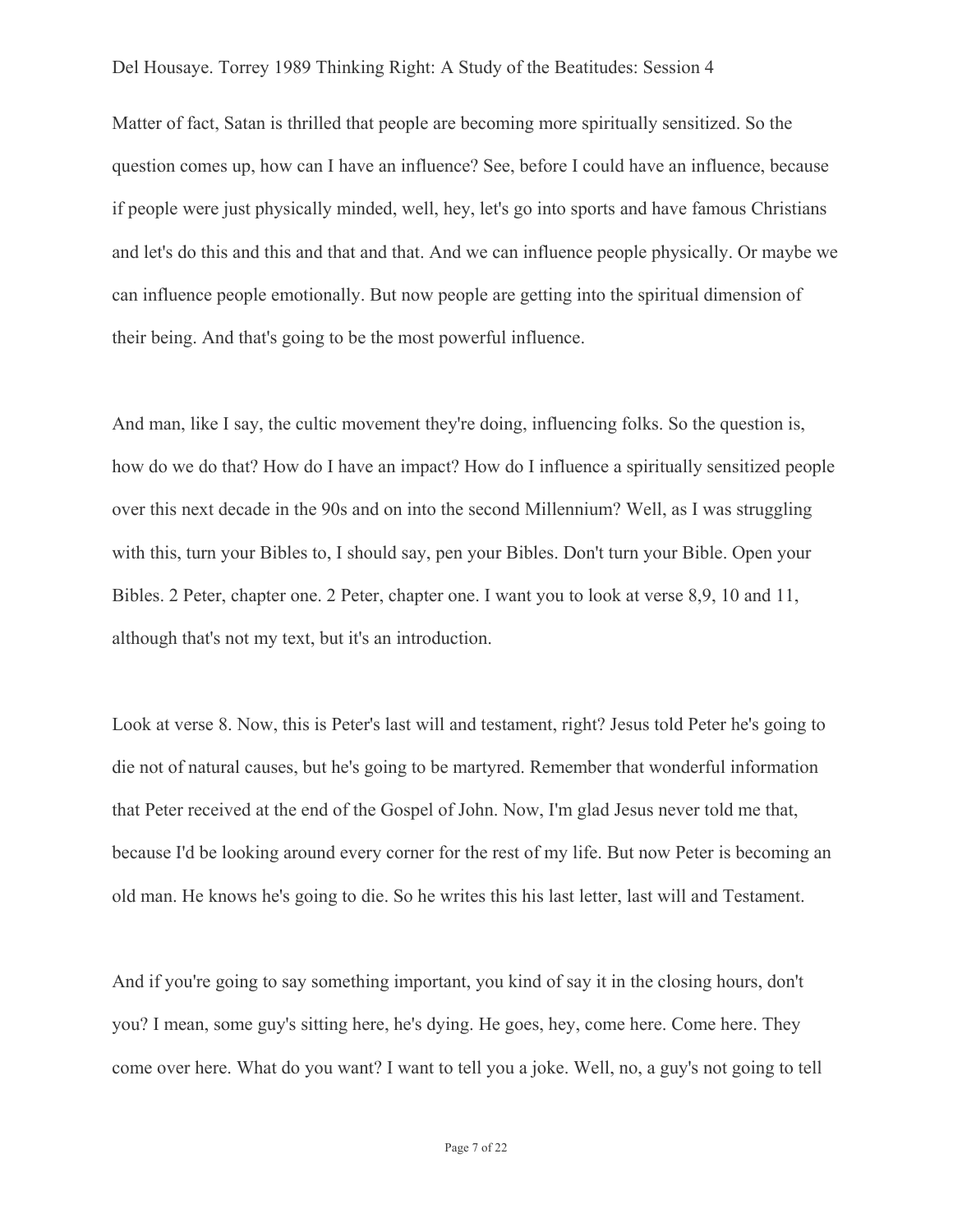you a joke on his dying bed unless he's really, you know, got the bubble knot in the middle. He's probably going to tell you something that's really important to him. Well, here's Peter's last will and testament.

And here's what he says. And this is how he begins the letter. Look at verse 8. He says, for if these qualities are yours and are increasing, they render you neither useless. Ooh, that's the word I was looking for nor unfruitful in the true knowledge of our Lord Jesus Christ. I remember that was I was asking myself, now, Darryl, are you really being effective? Are you useful? Are you being fruitful? Are you influencing anybody? Do you have any impact which says, if you have these qualities and they are increasing?

He said, you're not going to be useless and you're not going to be unfruitful. As a matter of fact, he says in verse 9, for he who lacks these qualities is blind, short sided, having forgotten his purification from his former sins. So now, therefore, brethren, be all the more diligent to make certain about his calling and choosing you for as long as you practice these things. What things? Well, the things that if you don't have them, you're shortsighted, you're youthful, no influence, no credibility. But if you have these things and they're increasing, you're going to be useful.

You're going to have an impact. You're going to be fruitful. So that's why he says, choosing you for as long as you practice these things, you will never stumble. "For in this way, the entrance into the eternal Kingdom of our Lord and Savior Jesus Christ will be abundantly supplied to you." So there's only one question left, and we're done. What are--what? Anybody home? I'm not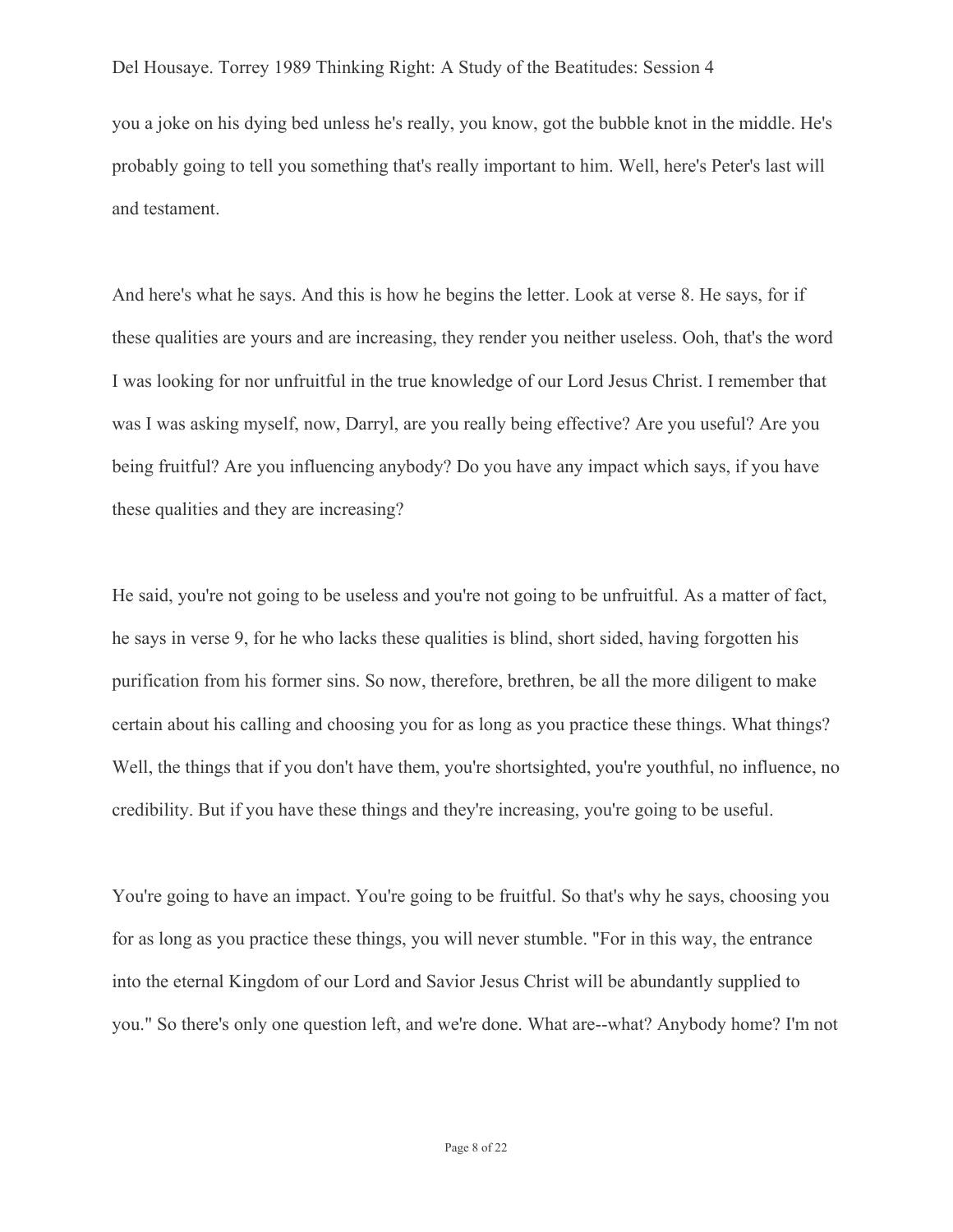Del Housaye. Torrey 1989 Thinking Right: A Study of the Beatitudes: Session 4 going on until you at least respond. "These things," right. What are these things that need to be increasing so I can have an impact?

And are these things realistic, or is there something important or impossible? Well, go up to the beginning of the paragraph in verse four. And here's what Peter says. He tells us exactly what these things are. He says, for by these he is granted to us his precious and magnificent promises in order that by them you might become partakers of his divine nature. Having escaped the corruption that is in the world by lust, he says, it is possible to partake of the divine nature. Now it doesn't mean we're going to become little gods.

But again, what were we created to do? Remember, in Genesis 1:27, in the beginning, God created us. He made us in his own--what? In his own image. Both male and female, in his own image. So in this image, we talked about this last time in some unique way. We can glorify God. Remember Doxazo: partake of glory. We can manifest his personality. We can manifest things about God. But God is invisible. So how do you know what God would be like in a body who's the fullness of Deity dwelling in bodily form?

Colossians 2:9: who's the visible image of the invisible God? Colossians 11:5: it's the Son. It's Jesus. Now, he says, here we can by his magnificent promises, partake of that nature, that glory be perfect. Holy be doing what we've been designed to do, manifesting the glory of God. That is Christ-likeness. As we're going to talk about later in the seminar. People who persecute you, people who don't like you. It is not because they don't like the fragrance of Christ in you. I mean, show me a pagan unless they're real perverted that hates love and joy and peace and kindness and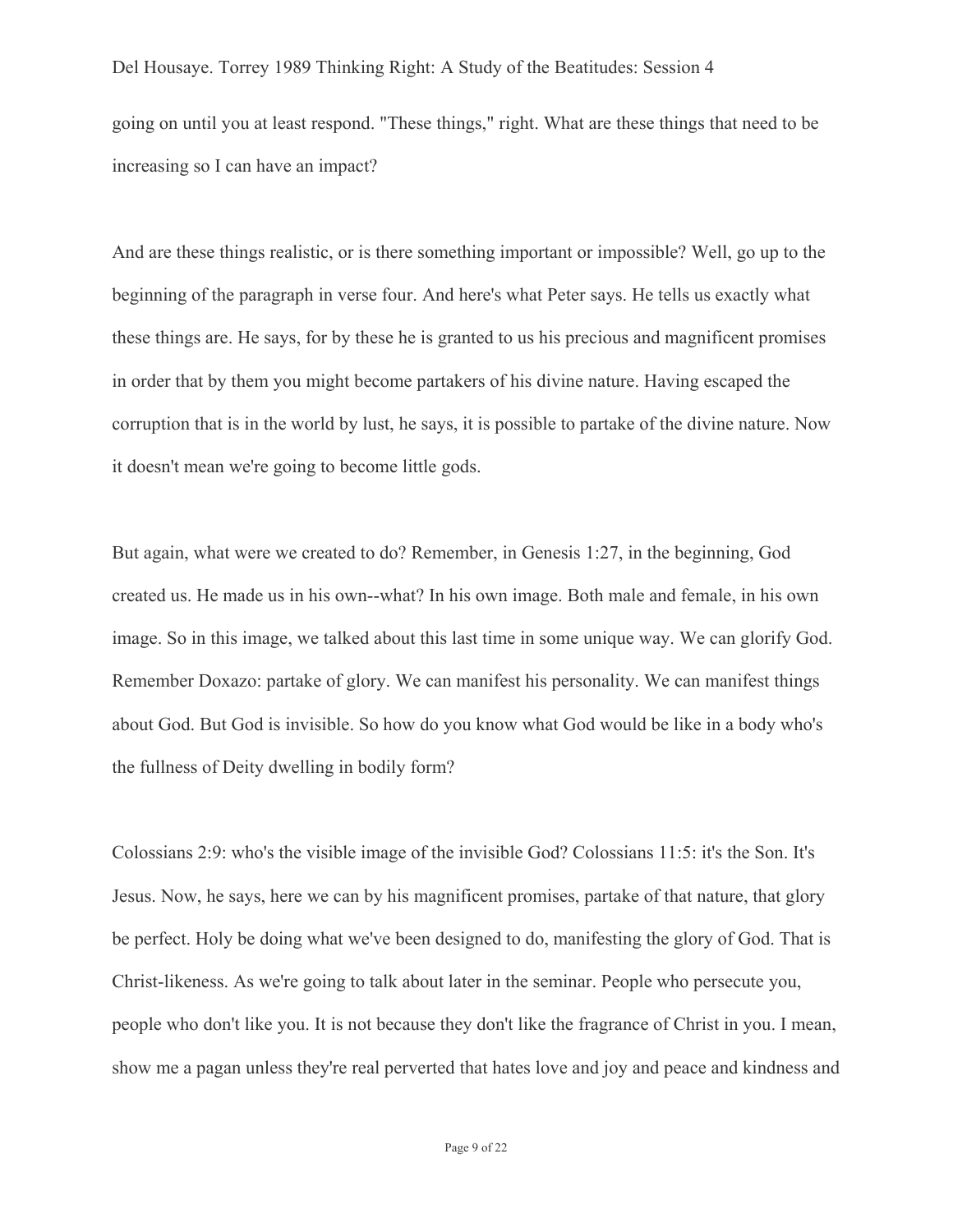Del Housaye. Torrey 1989 Thinking Right: A Study of the Beatitudes: Session 4 self-control and gentleness and longsuffering and no, even non-Christians like those things in people.

So it's not your Christ's likeness that causes them to not like you. If you want to know why they don't like you, you have to come to the seminar. But what he's saying here is as we partake of His glory, his nature. The greatest impact I'm going to have is when people see Jesus Christ in me and you've heard it a thousand times. So that's kind of a platitude.

All right. All right. I know, as I'm more like Christ, people are going to be attracted to the Christ in me. And that's going to be the credibility. But now how do I do that? What are these things that make that happen? Well, he says, I'm glad you asked. That's why I wrote verses five and following for this very reason. What reason? So I can be partaking more of his divine nature? He says, be, apply all diligence. The word diligence means energy. You just can't sit back on this one. Well, let go and let God.

You can't do it on this one, not on growth. He says, supply all diligence in your faith. Interesting doesn't say add to your faith in a sense of some other doctrine. You understand what faith is. You know, a lot of people say, well, faith is mysterious. I don't understand the context of faith. Faith is simply trust and everybody will trust something and someone. All the time. I worked for about five, six years my way through College, working at McDonald's. How many of you have ever eaten at McDonald's, and you say you struggle with this concept of faith?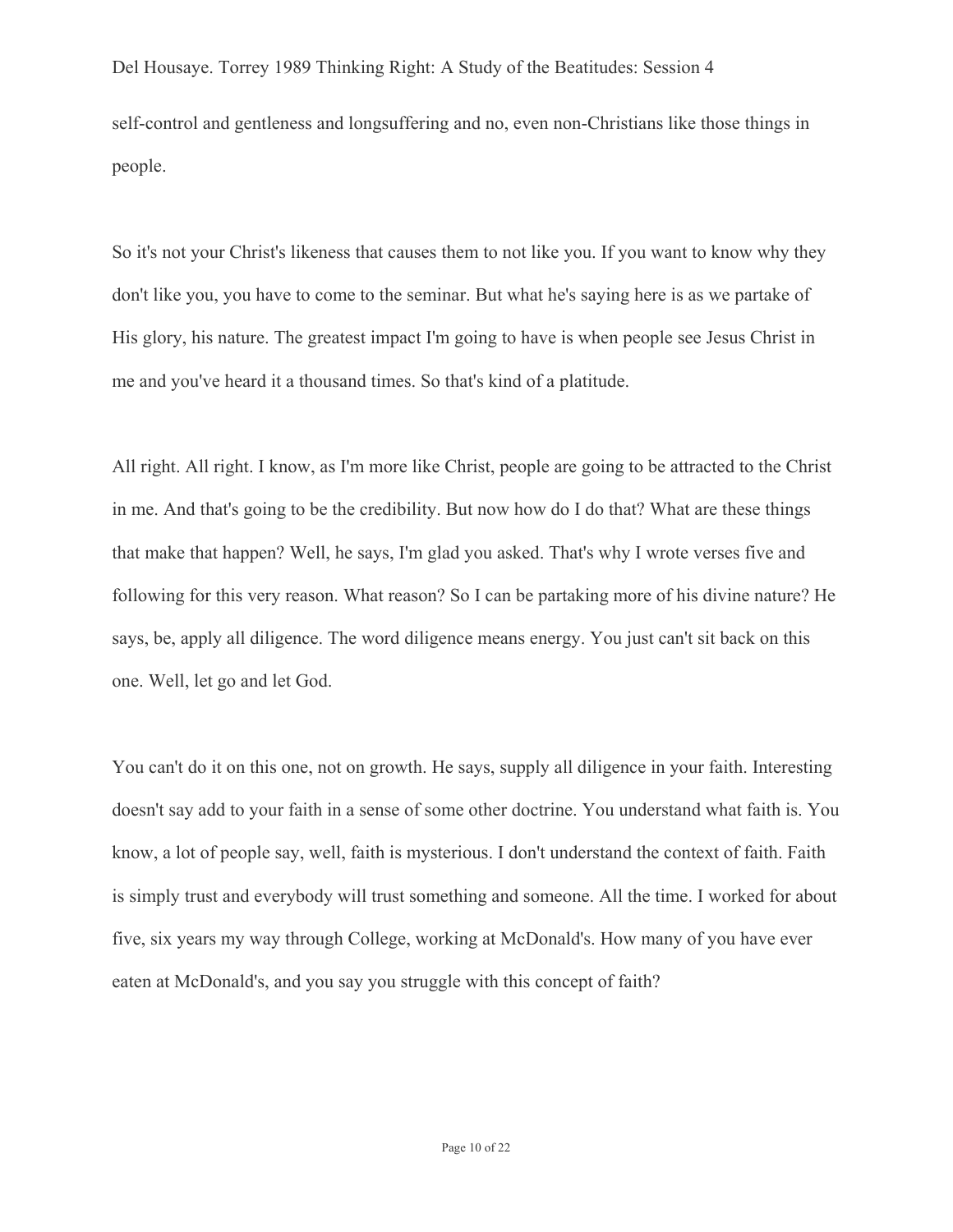Listen, I used to flip the burgers back there. We'd make the burgers. I mean, you had no idea how we did that thing. We had a good time. You sit there and eat those burgers and flop those in. You tell me that people do not live trusting. You take some water out of the fountain and you don't know if it's been recycled. So they're trying to save money here at Biola, you trust. We all trust something or someone. Now, the question comes in. He says, with your faith, it's like God gave you the ability to trust somebody you've never met.

You've never seen, you've never heard his voice. He's God. But God supernaturally gives you the ability to trust him. But now he says, like a chess game, your move be diligent. He's giving you the capacity to trust him. Now he says, do it how he goes. He says, supply and the word there is at your own expense. First, he says, moral excellence. Now, what is moral excellence? I know in the King James Version has the word virtue. And I always thought virtue was kind of a feminine term.

You know, girls, you're to be virtuous. And we guys, we're supposed to be kind of gross. I guess we're supposed to be hunks until you get my age. Then you're just a chunk. But either way, you guys don't want to be virtuous, because that doesn't sound real, real manly. Although, the word "virtue" comes from the Latin word "virtus," which means manliness. Like "Vir." The word in Latin for man is "vir." But the word here is fascinating. See, moral excellence. I don't relate to that. I don't know what that means.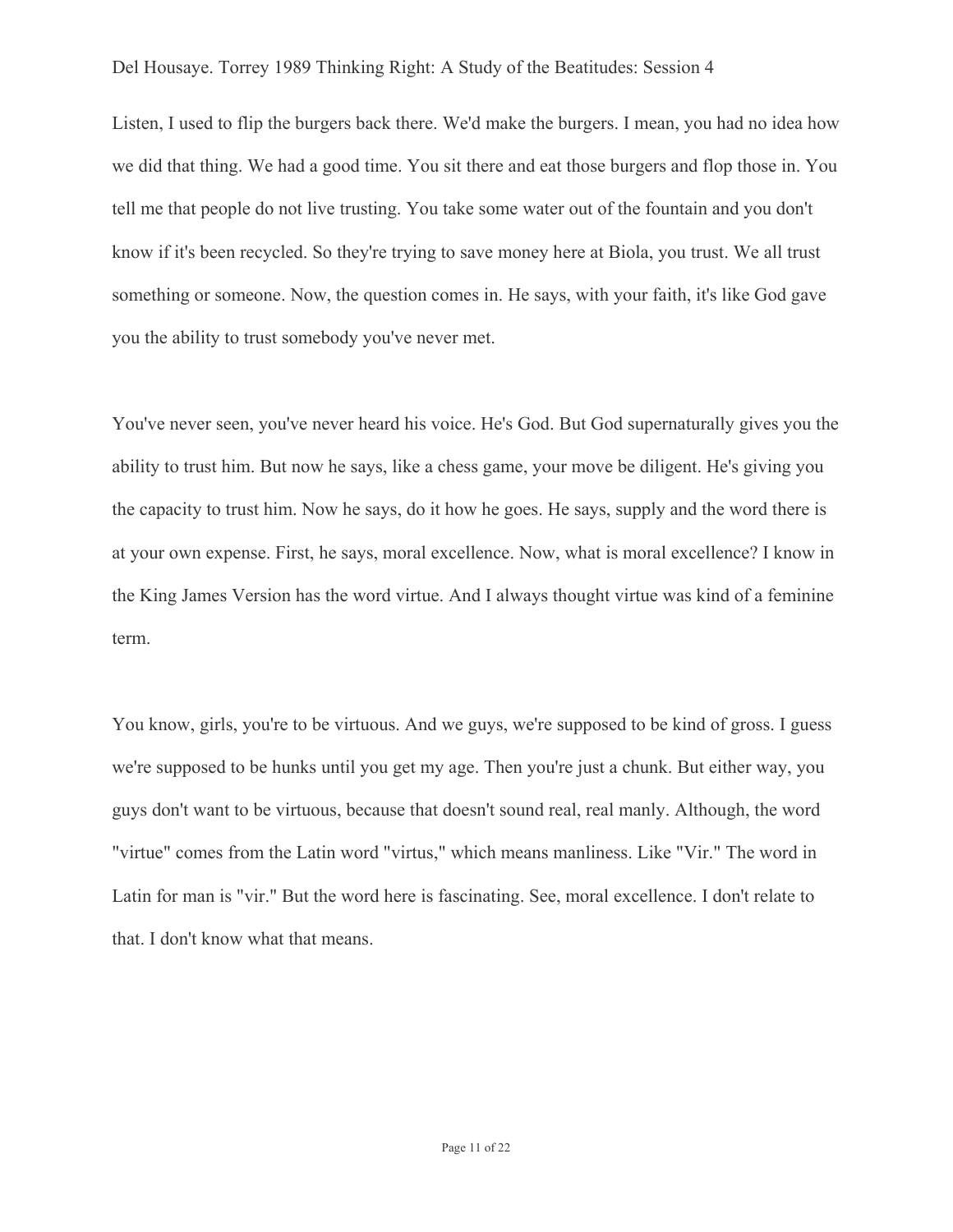Okay, everybody be moral excellent. How do you do that? The Greek word here is the word "arete." And "arete" was used in a very interesting way many times. For example, how many have Roman Catholic backgrounds? Remember the Apocrypha? I'm proud of it, too.

#### Right.

Well, the Apocrypha, it talks about the times between the Old and New Testament. Those 400 years. It's not part of the Canon, but fascinating history. And during the Maccabean period, it talks about there was a guy member, Alexander the Great, and he falls dead in India. He has four generals and they take over the Kingdom. Well, one of the boys of the general, his name was Antiochus. Although Antiochus named himself Antiochus Epiphanes. Epiphanes means "great wonder." Real humble guy. Well, the Jews would call him Antiochus Epimenes, which meant "wooden head."

So there really wasn't this love relationship between the two. Well, Antiochus comes into Jerusalem and just wreaks havoc, just attacks them. And, of course, you don't know the whole story on this. Well, what happened is he took Eliezer. This is in second Maccabees. He took Eliezer, and he tried to force Eliezer to eat swine pig there and desecrate the Holy of Holies. Eliezer was the Jewish leader of the Jews during this time. Well, Eliezer refused to do that, and he was put to death. And it says in second Maccabees, and the death of Eliezer was left as a hierarchy for young men to follow.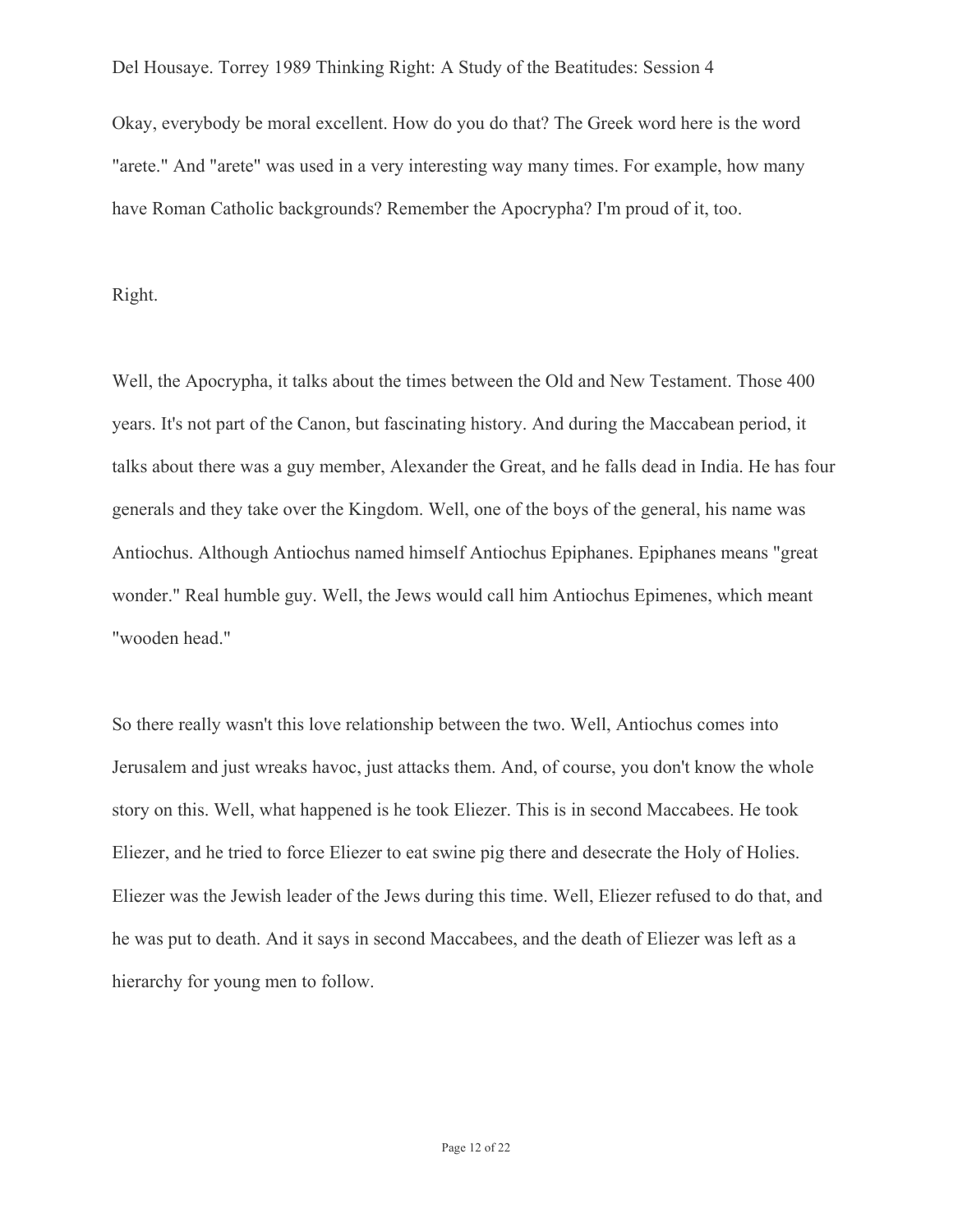It's the exact same word Peter uses here. The word is courage. Courage. It's like Jesus says, if you want to have an impact, forget it unless you first understand the concept of courage. Paul uses another word like he prays in Ephesians chapter 6. He says, hey, what I want you to pray for me is one thing. Pray for boldness. And boldness is simply the word means to freedom, to speak, that it won't be fearful. In other words, this was Peter describes here as courage. Now, what is courage?

Courage is simply this. What does it take for you to bail out from doing what? You know, God wants you to do whatever that is. That's how much courage or how little courage you have. It'll take a little bit of rebuke, little loss of popularity, maybe a little physical pain, maybe a drop in salary, maybe a loss of a job, maybe a loss in a grade. What does it take for you to disobey that which, you know, God wants you to do? That's your courage. And from that thermometer you know just how strong you are or how weak you are.

But you know, it's remarkable in our world. People, pagans respect people with courage, even if they think they're nuts. They say, Boy, at least I admire the guy's courage. And yet we Christians sometimes run around so afraid to offend or to get so many angry at us. And we get this persecution complex instead of realizing that, hey, if you're going to have an impact, one of these things that must be increasing is, I've got to make up my mind someplace sometime that, Lord, I'm going to obey you no matter what.

Les Huey, our high school pastor, just drills in the heads of our kids what he calls optional Christianity. Optional Christianity is when things get tough, Christians opt out. And the question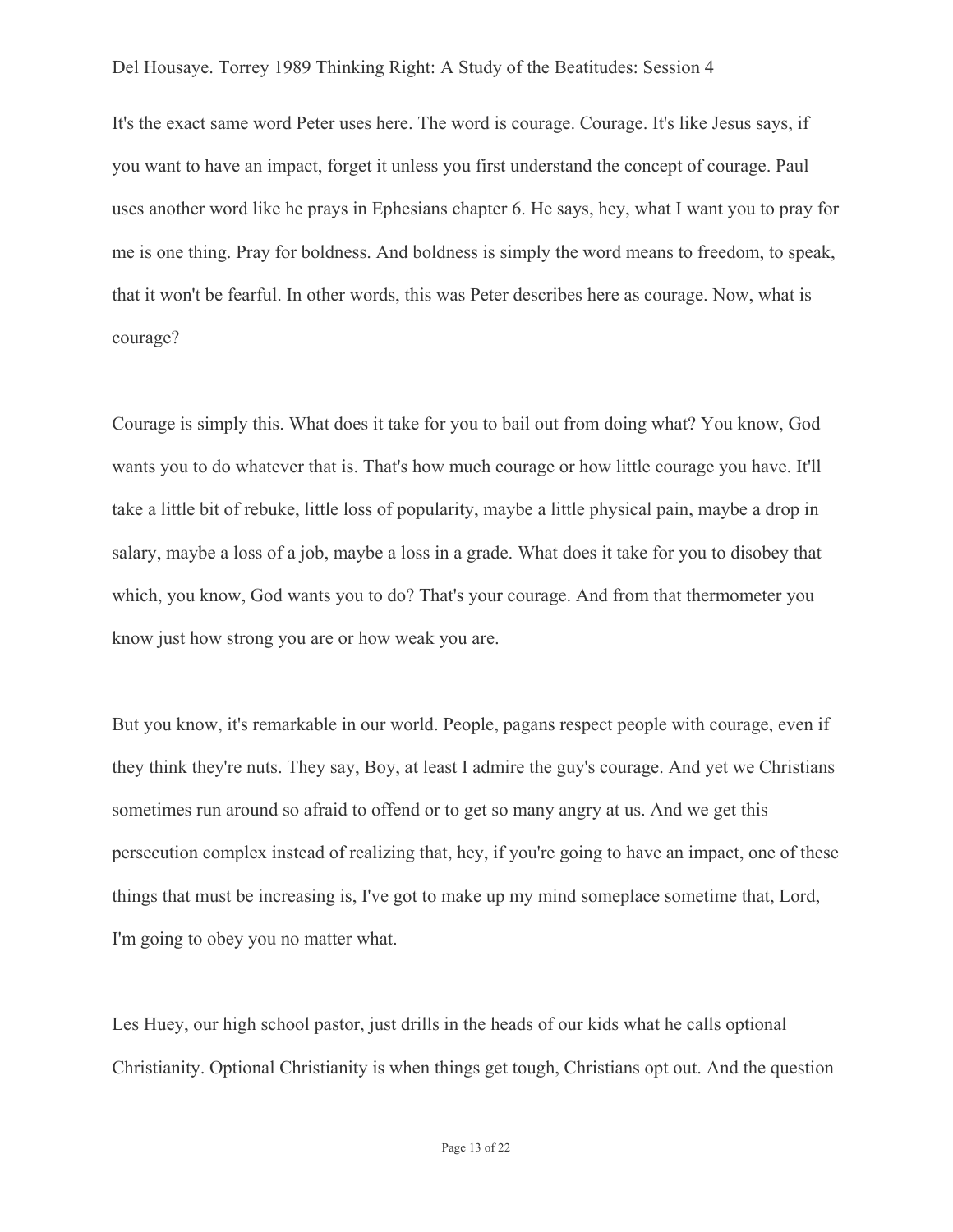is, do you have options to your faith? You say, Well, God, I trust you. So I'll do this and this and this and this. But, oh, man, if it's going to cost me this and this and this and this, I'm opting out. As far as obedience goes, it's that question that Satan asks God. Job, was it verse 19 or verse nine when he says, does Job fear you for nothing?

I mean, you're the big cosmic sugar daddy in the sky. Of course they're going to believe and love you. Of course they're going to be Christians because it's good. Well, what about the times? It's not good. Do you have optional Christianity or do people see that? Well, I don't understand. He seems to be a fanatic. Radical, crazy. Seems like he doesn't have the elevator to the top of boy, that Christian is sure courageous and true to what that person believes. That's the first thing. Notice the second thing, he says, now to that courage.

And in your moral excellence, courage, knowledge. Now it's knowledge. Well, knowledge is known in the Bible. Jesus wept. I know the Bible. No, no, that's not what he means by knowledge. Matter of fact, that word "there" is an interesting word. It means learning. A process of learning, increasing in knowledge and learning. In Colossians 1, Paul says, Boy, when I pray for you folks, I'm praying that you grow in wisdom and this knowledge. What is knowledge? What is he talking about here? Turn to the last couple of verses of Hebrews five, Hebrews five.

I believe Paul wrote Hebrews, but most people disagree. I think Jesus agrees with me, but that's a whole other the situation here. But here in Hebrews 5, in verse 11, the writer is talking about how Jesus is like Melchizedek, and he's getting all excited. And I'm sure he kind of looks out there and realizes these folks don't understand what I'm talking about. So he says this in verse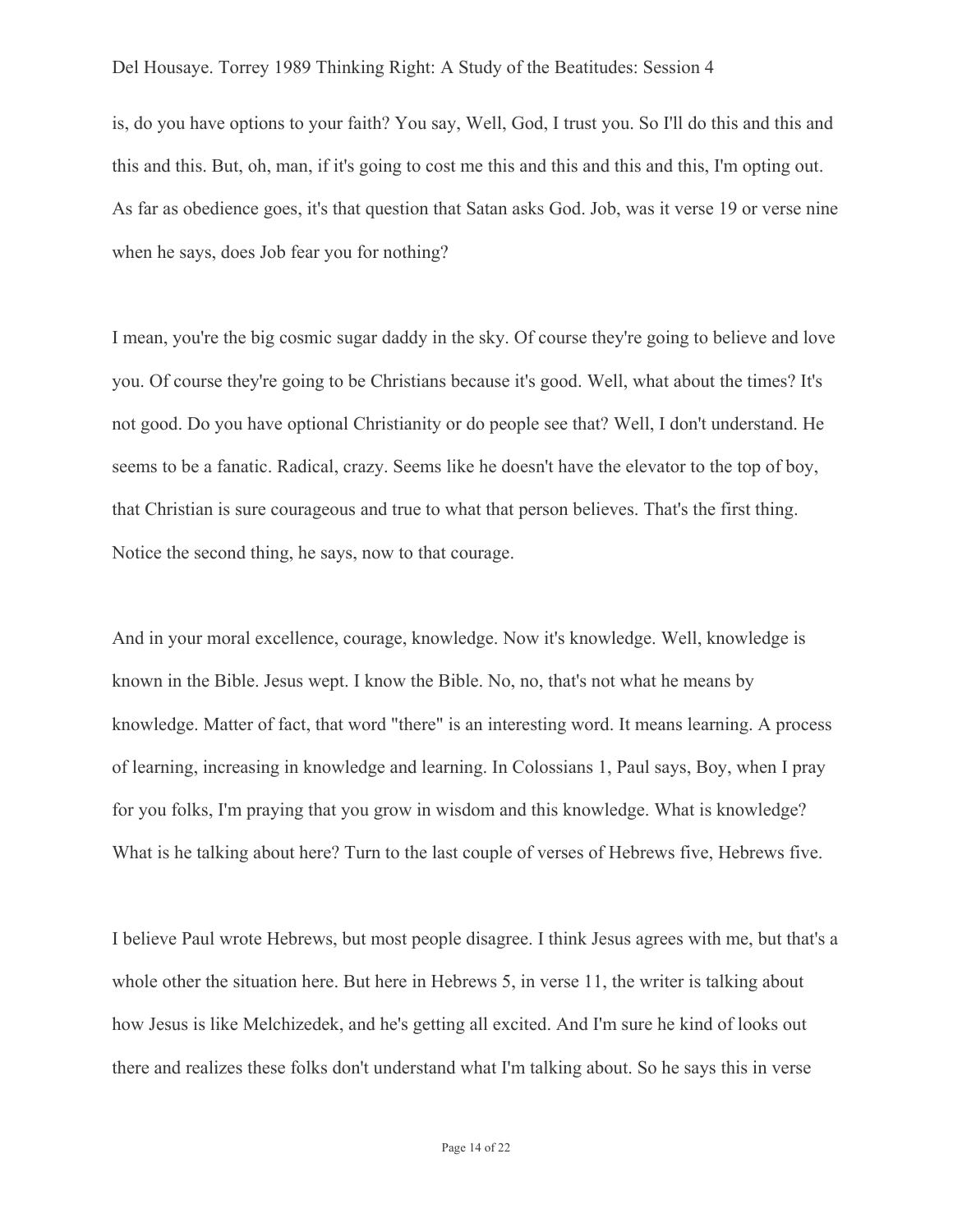Del Housaye. Torrey 1989 Thinking Right: A Study of the Beatitudes: Session 4 eleven concerning him, we have much to say, and that is hard to explain since you've become dull in hearing.

For though by this time you ought to be teachers, you have need again for someone to teach you the elementary principles of the oracles of God. And you have come to need milk and not solid food. You know what milk is? Some people say, well, milk is just very simple things to understand. Oh, no, no. Milk is simply he even talks about milk in the first three verses of chapter six. Milk is basically things you believe, things that just that in your mind, you can assent.

They're true. You believe, that's milk. You know what meat is? Things you have to obey because look what he says. For everyone who partakes only of milk is not accustomed to the word of righteousness, for he's a baby. See, a lot of times people think, well, you gotta be real mature to understand the real complicated doctrines of theologians. Now, high IQs, I guess, may be help, but that's not meat. We got a lot of people with PhDs in milk, and some of the milk is curdled for some of them.

That's not what he's talking about here. He says, verse 14. But solid food is for the mature. What's solid food? What's maturity? Who, because of practice, have their senses trained to discern good and evil. The whole reason you learn anything if you want to get into the meat is not just more stuff to believe in, but that's the stuff that you obey, the stuff that you do. And specifically, he says, the knowledge he's talking about here is the convictions of what is right and what is wrong.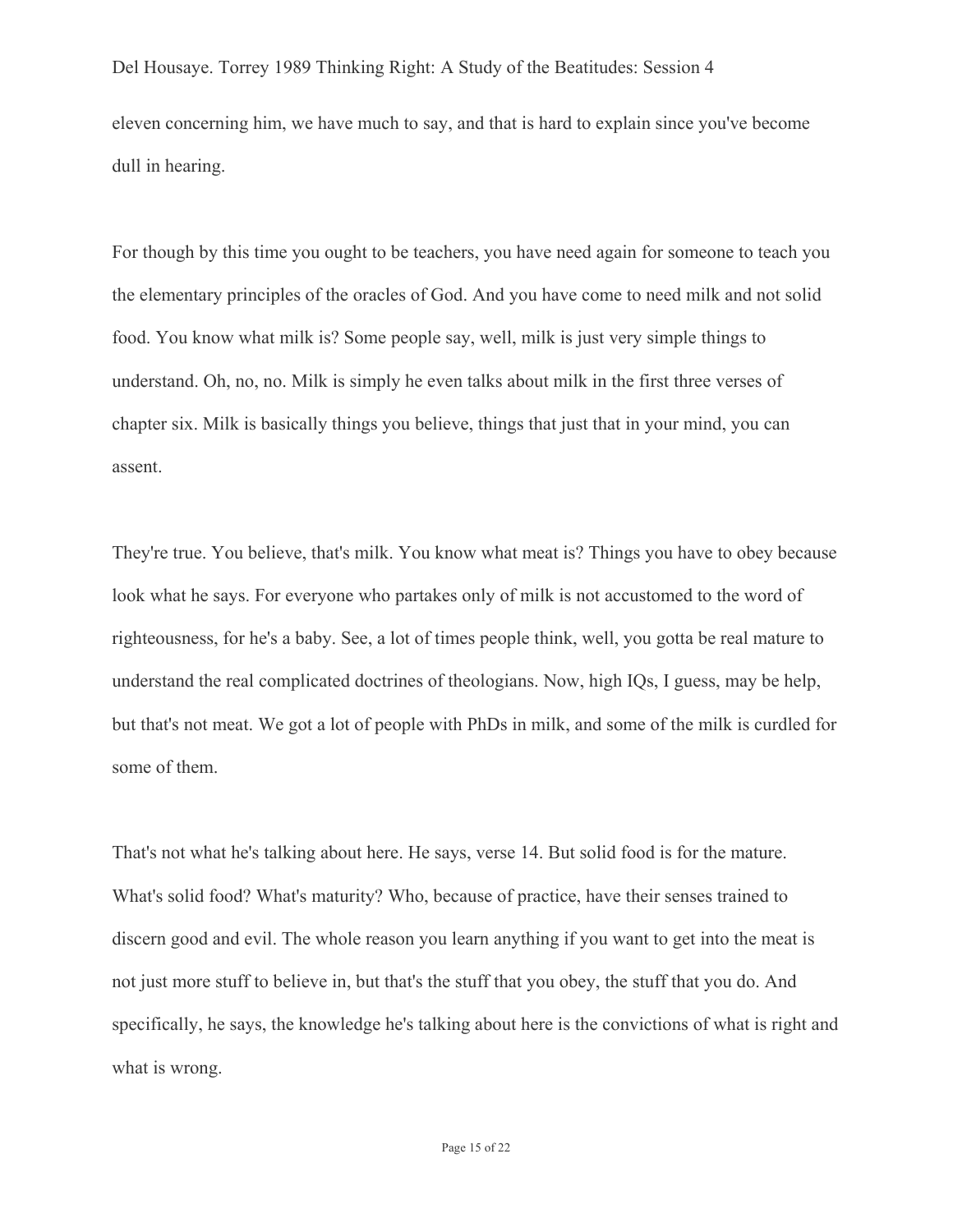A lot of people don't know why they believe some things are right and wrong. In Ephesians Four, Paul introduces a principle called the sensual or principle of sensuality. Freud called it the pleasure principle. In other words, people by nature, things that causes pleasure. They'll say they're good things that cause pain. They'll say are bad. And we Christians do the same thing. So that must make something good and bad, right or wrong? If it brings pleasure, it's good. If it brings pain, it's bad. Well, how can it be so wrong when it feels so right?

I mean, you get into this mentality that if it feels good and it's pleasurable, it must be right. That's baby stuff, he says here you have your senses trained to discern what is good, Agathas, valuable, build, healthy. And what is Paneras, causes injury, pain, misery. We get this idea that God was up there and God says, well, let's see, I'll make this and this and this. And, oh, man, that's great. I'll call that evil. And this is really boring and that's horrible and that's fake. I'll call that good.

We think God is this cosmic warped person who just tries to reign on our parade. Oh, no. When God says things are evil, he loves us so much. He warns us. So as your parents would say, hey, don't go out in the freeway.

Why, you legalist? You hippie? No, I love you. I don't want you to get into freeway because I know it will kill you. Well, that's why God says things are evil. But see, I got a first trust that he's not trying to reign on my parade. Secondly, when I know that he knows, I know that he cares. I say, okay, God. Well, then why? And then as I grow in knowledge, I discern. And I know why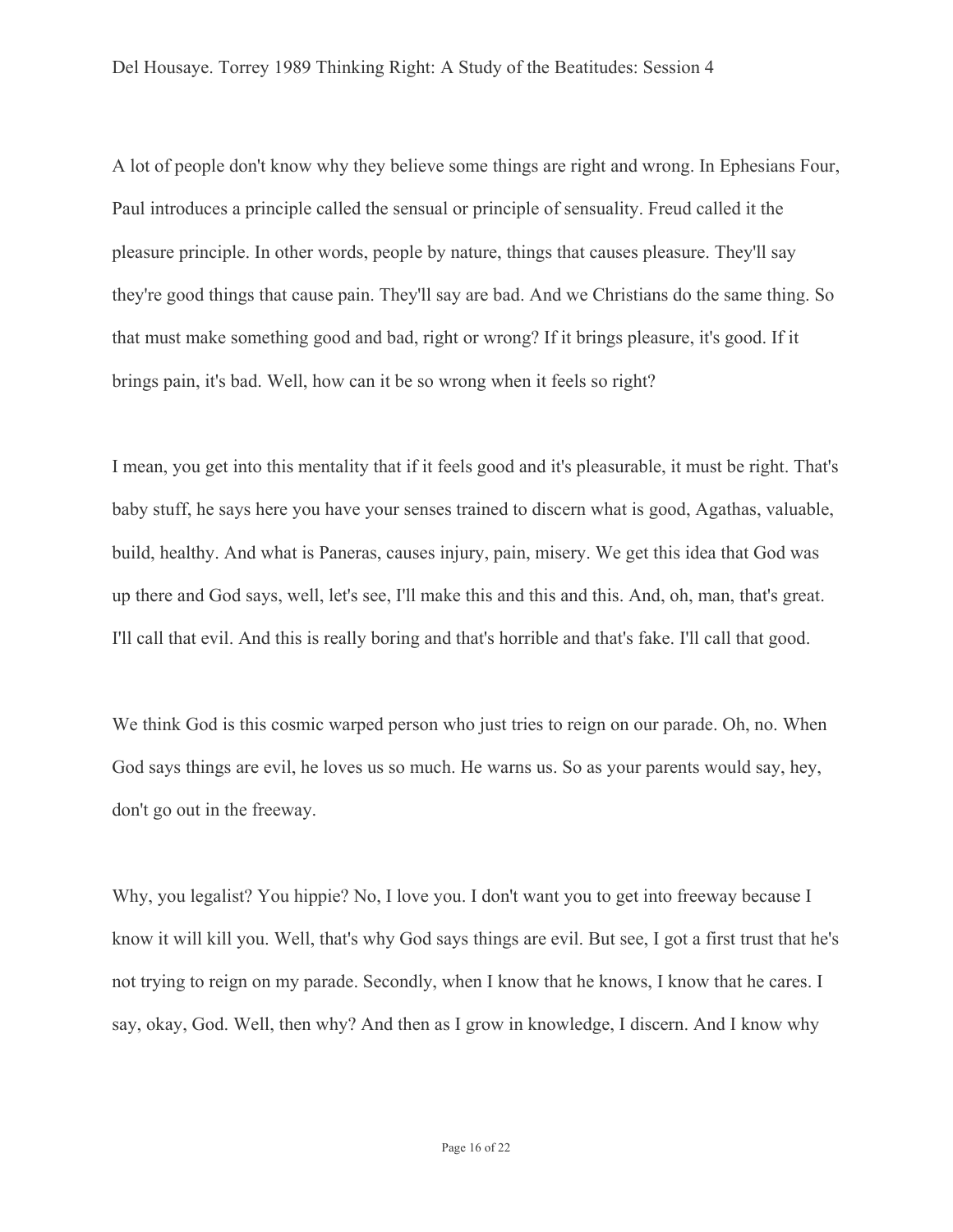God says, be a one-woman man, be faithful. Don't commit adultery, don't fornicate. Abstain from sexual immorality.

All of a sudden it's gone. I'm starting to see the wisdom of the wisdom of what you say. So if you have these qualities, convictions of what is right and what is wrong. So first it begins with courage. But who cares about having courage unless you've got some convictions, courage about something that is right and courage to do something about that is wrong. Now, you go to the third one and notice, go back to two. Peter. One, he says, now add to your knowledge, selfcontrol.

And we'll go real quickly. Now, what is control? Control?

Well, what is self-control? To control yourself so simply as that God did not create us to be weapons. So God has designed me like I shared with a group yesterday. You know what the essence of humility is? The essence of humility is simply this: God is God, and I am not. That's humility. And God is--God is to be served, be served. I am not a God. Therefore I'm not to be served. When I go down the freeway and I got to get to Biola, I'm late for a conference and people are all crowding in and they're knocking, don't they understand?

I'm God, and they should get off the freeway. That's why we get angry. We get angry when people don't treat us like gods, because gods are to be served. A lot of people say I'm a servant. I want to be servant.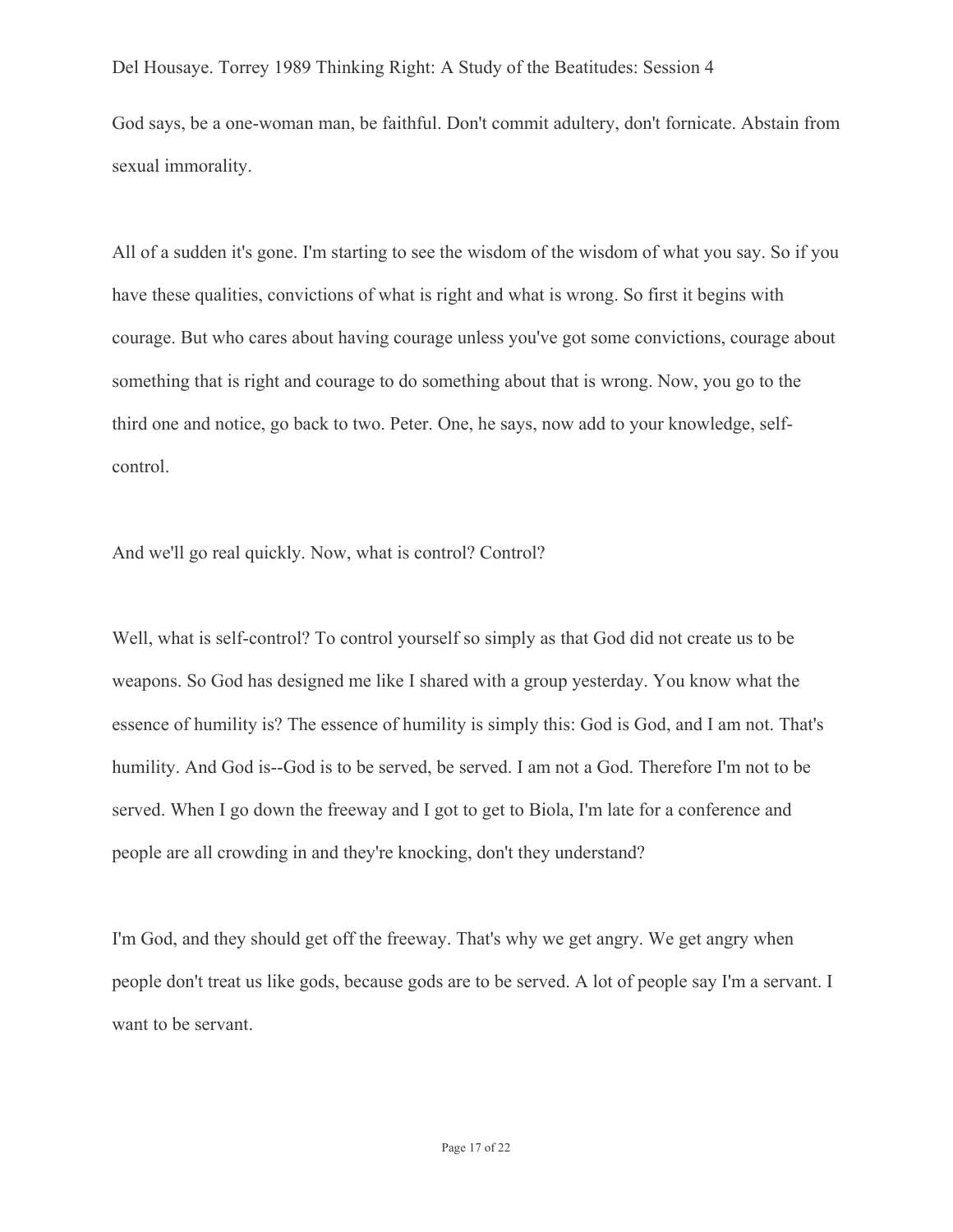Sure. Until somebody treats you like one, then it's a whole different story. But we understand. Control is Lord, you've designed me. You've wired me to be a servant. Therefore, God, I have courage. I'm going to obey you. I've got convictions. I know what's right. I know it's wrong. So I've got control. I'm going to choose to do that which is right. And I refuse to do that, which is wrong. I'm not going to do that, which is going to hurt people, even if it brings me pleasure. If it hurts you, I'm not going to do it.

Then I could go ahead and do all kinds of stuff. I'm free in Jesus, but it's the whole principle of Romans 14. The weaker brother. If it's going to really hurt you, I'm not going to do it because I've got some control. If these things are increasing, you'll have an impact. Now he adds to the next one. And to self-control. Add what perseverance what's perseverance the word is the hupostasis. It means to stand under something even if it's hard. Because God knows that's how we learn.

Remember the first time you learned how to drive a car? I learned how to drive on a Nash Metropolitan. Have you ever seen one of those little can openers thing would always get locked between first and second gear. And you get out of the car and take your screwdriver. Go try to loosen it up.

I'll never forget getting that car, putting the key in, dad's right there. He's going to attempt the impossible and teach his son how to drive. Just turn the key. Turn the key. What--there you got, put the clutch down. Great. What's clutch? What's on your left foot? Nothing's on my left foot but my shoe. No, on the floor. It's furthest to the left. Oh. Push it down. Push it down. Now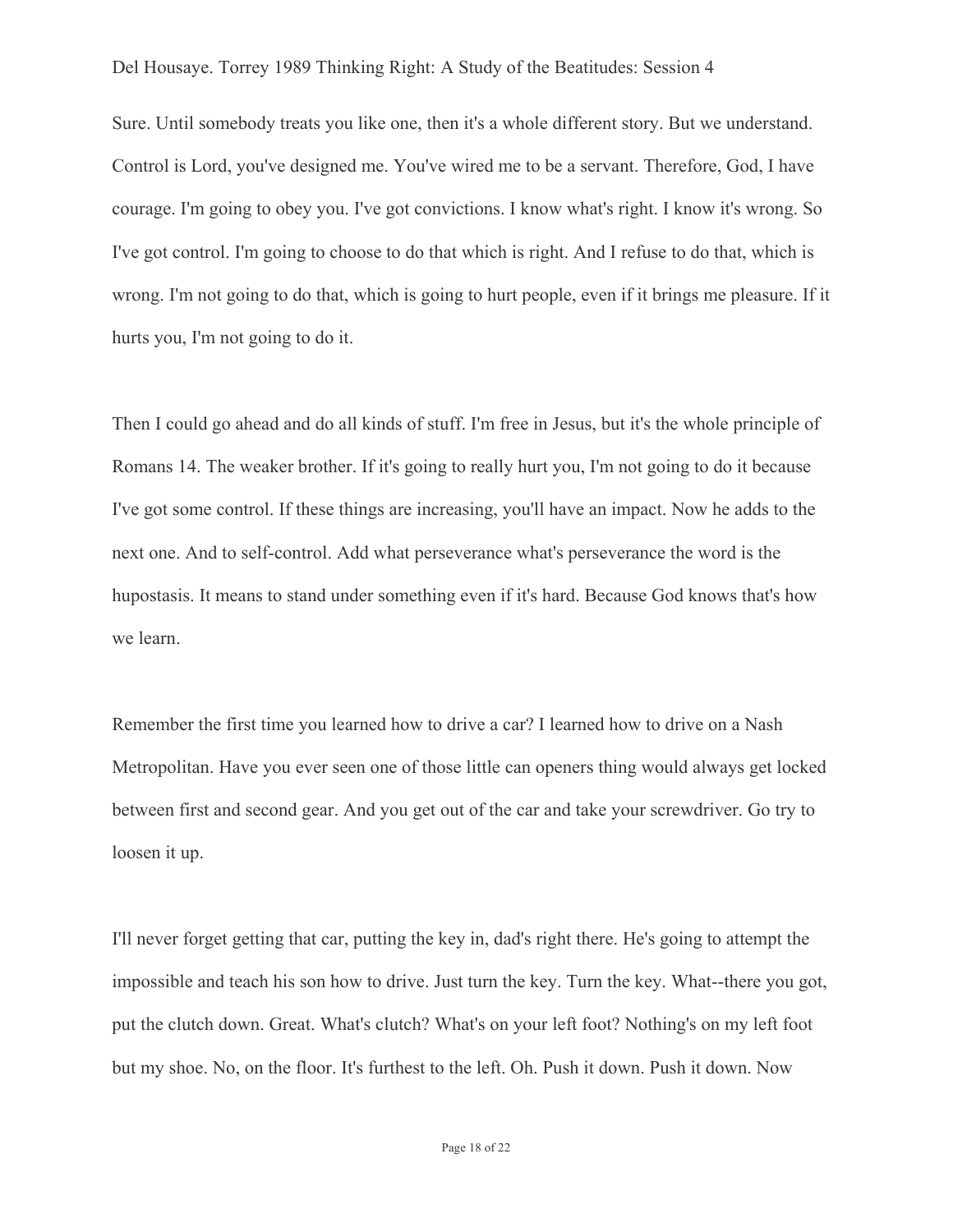you've got to also push down the accelerator. Where's that? Well, that's on your right foot. Okay, push that down. Not so hard on the accelerator. Okay, okay, let's go. No, you got to lift the clutch out slowly. No, you got to let it out slowly as you push the accelerator down. Okay, we're going. Great. Now turn your clicker. Oh, what's a clicker? It's on your left hand. Pull it down so you can go left. Turn left. Okay, look at the mirror. Make sure you watch what's going on. Hey, slow down. Slow down. With what? Use the brake. What? Brake, it's in the middle. God, Lord, my feet are already being used. What am I going to do?

Remember how tough it was to learn how to drive? But now we all have a little computer chip. Right here in this knuckle. And we put this hand on the steering wheel and we put the key. And then we just kind of Bebop and sing praises to God. And when we wake up, we're at the school. We don't know if we stop for the stop signs or anything because you do something again and again and again and again.

It becomes part of your nature. You didn't get up this morning and practice your breathing, nor did you practice your walking, no matter how difficult it was. And somebody had to wacky on the backside for me. They got confused and hit me in the face. But either way, you know that, which is hard at the beginning, you persevere. You do it again and again. It becomes your nature, especially when God has given you a new nature. And it is natural to your new nature to have courage, convictions about what's right and wrong and indeed, to have control, to do that which is right to do that which is wrong.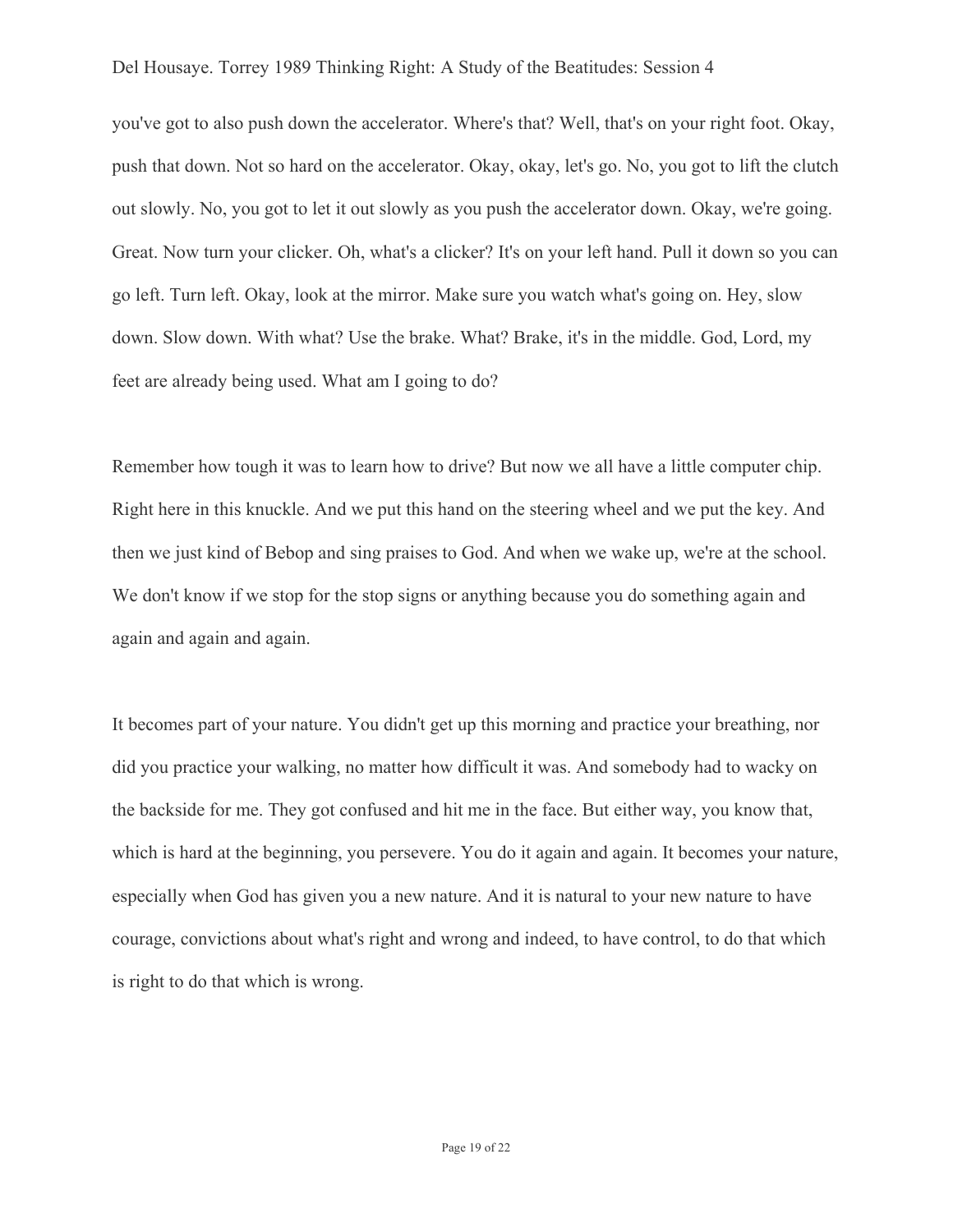We're talking commitment, commitment. You know, everybody remember when you first became a Christian, you maybe your folks weren't believers and they thought this, too, shall pass. Some are about three or four of the men that I so respected. Some were with Youth for Christ. Some were with Young Life, some were with other leaderships in the church. Four of them have fallen morally. A couple of them have left the faith. And boy, doesn't that shake you up as a young Christian, kind of go, what is going on here, then?

What do you think? Is it real? I mean, is it only good for ten years? Is it only good for 15 years, after 20 years, you bail out. That's why it's so precious to have men like Dr. Clyde Cook. No offense, but you are old. And having men like Feinberg and others that have. And Ron, he doesn't look old, but he is ancient inside, I promise you. Kind of like, doesn't melt in your hands but in your mouth deal. Anyway, to have those fathers of the faith that have walked with the Lord for years and years and years.

You see commitment. You see, stability that has impact. That's why the man who probably has more impact in his life now than he's ever had. And it's because he has had these things increasing in his life. Buddy seizures. Notice the next one, then to perseverance, notice what is added. Godliness, what is Godliness? That's the Christlikeness. That's the Christlikeness. Then from there to your Godliness brotherly kindness and to your brotherly kindness, there's the mark: love. Credibility.

I want to have an impact. We have a spiritually sensitized society, number 2 Megatrend coming up. People are pursuing spiritual things. All right, I don't want to be useless and I don't want to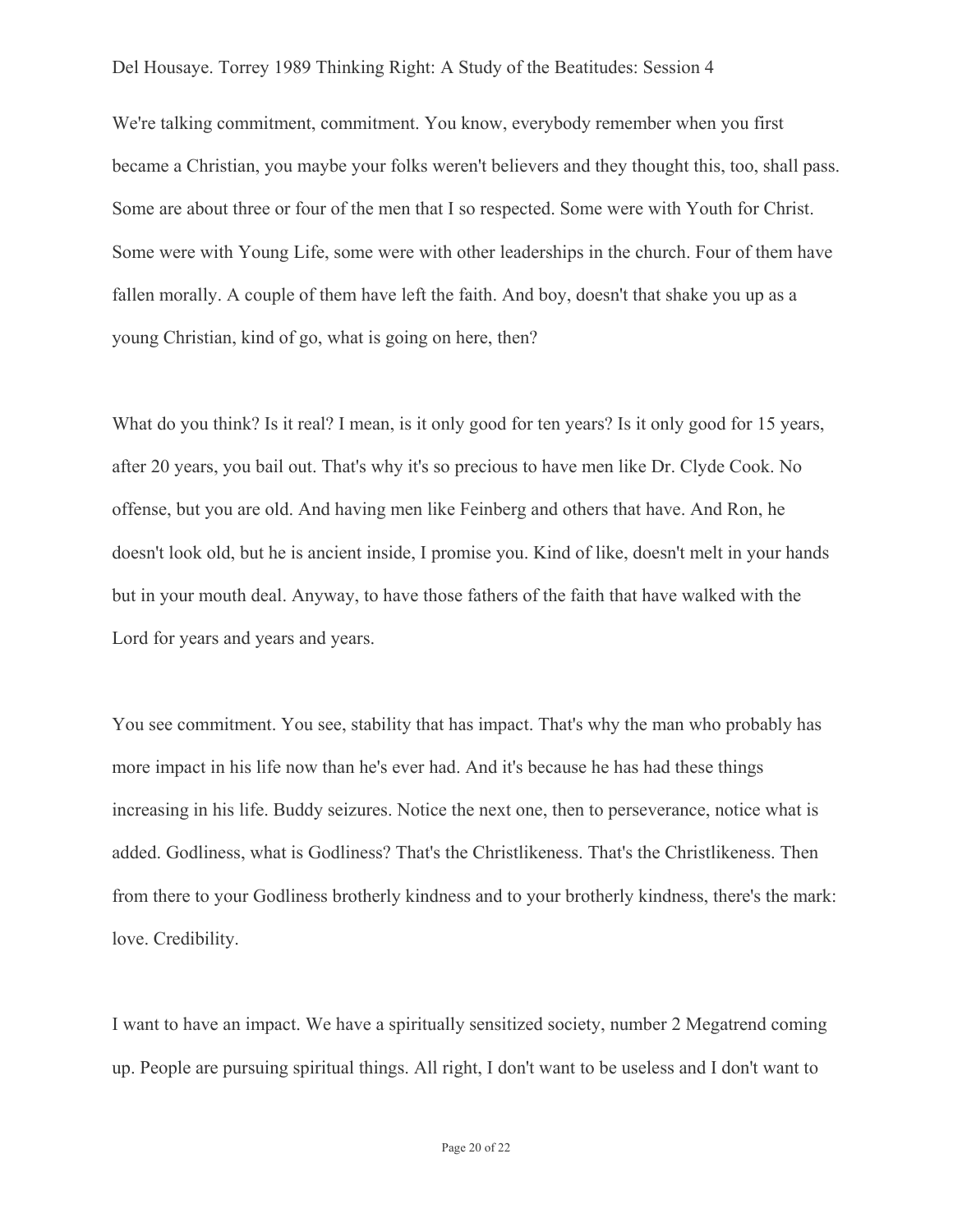be unfruitful. Peter, what do I do? Peter's last will and Testament, he says, make sure you have these things increasing, because if you have these things increasing. You'll be fragrance of Christ. You'll have the impact. How do I do that? Well, it starts first with courage. Don't have any options. If God makes it clear, you are to do something, just do it. No options. No optional Christianity courage.

Then you add to your courage convictions about what is right, what is wrong, what is it and why is it right? And why is it wrong? And then to add to that control, I'm going to do what is right. I'm not going to do that which is evil and wicked, no matter how much pleasure it brings me and how tempted I can be. Then I add to that commitment. I'm going to take it a day at a time. But my prayer is I'm going to do it for a long, long time.

And what happens? You start seeing me partake of the nature of Christ. You see Godliness. You see Christlikeness. And what happens? You see credibility. And with that kind of credibility, these things increasing. We will not be useless. We will not be unfruitful.

And you just live your life and watch God kick a dent in history because of it. Father, thank you so much that you've given us something to hold on to. Lord, thank you for affirming us. Instructing us.

Lord, I would pray that you would increase our courage, our convictions, our control, our commitment, our Christlikeness, that we might have the great credibility to impact the world